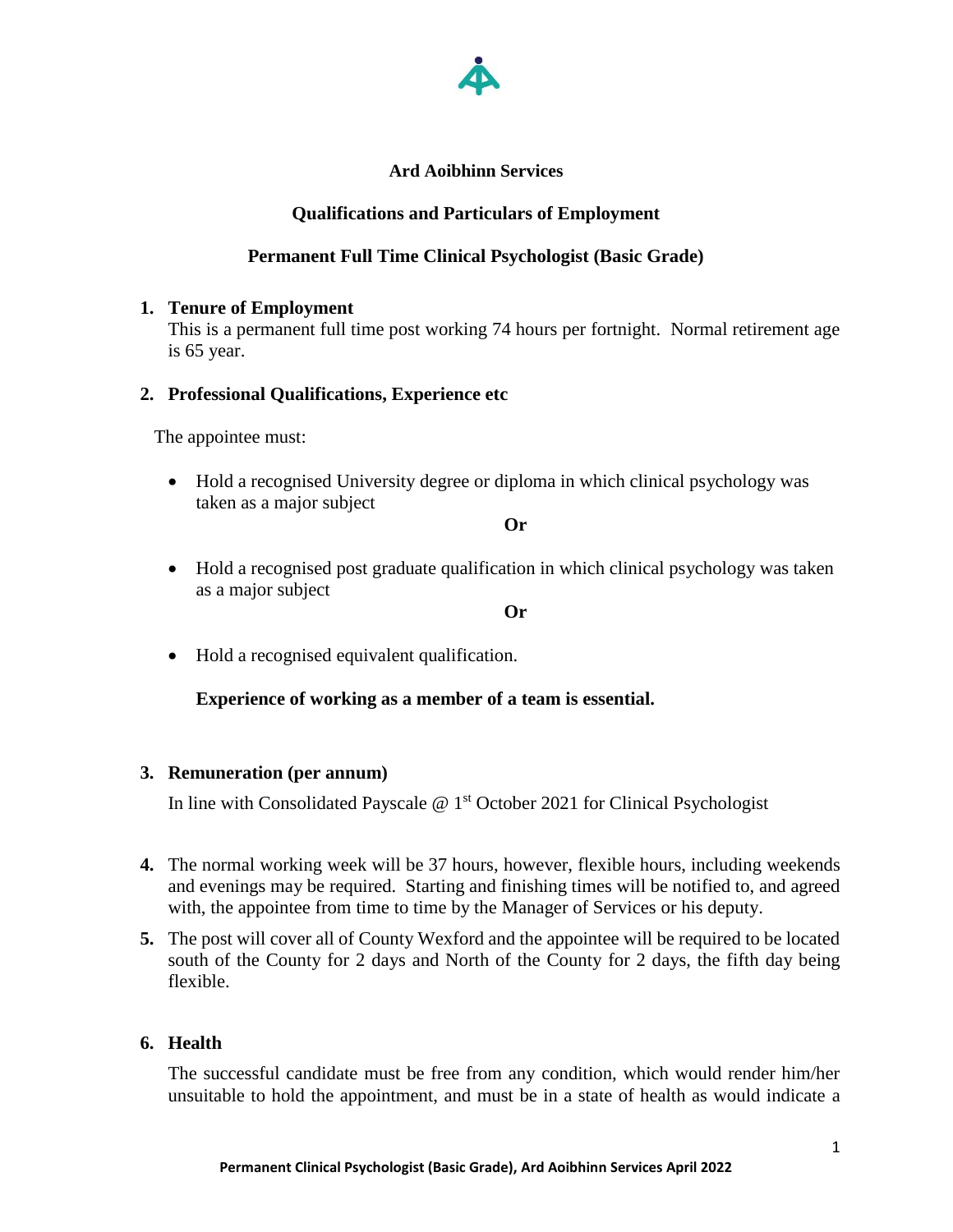

reasonable prospect of ability to render regular and efficient service. To satisfy this qualification, the successful candidate will be required to undergo a medical examination by the Occupational Health Nurse/Physician. The candidate will be liable for the cost of the medical examination.

# **7. Duties**

The general duties of the appointment are as described in the attached Job Description.

- 8. A short list of candidates to attend before the Selection Board will be prepared by the selection Board from an examination of statements of qualifications furnished by the candidates.
- 9. The Manager of Services will notify the successful candidate of the mandatory/compulsory courses/training which employees are obliged to attend. Mandatory training, for example, manual handling, health and safety courses etc., form part of the conditions of employment along with the Organisation's statutory obligation.

### **10. Note re Canvassing**

Any attempt by candidates themselves or by any person(s) acting at their instigation directly or indirectly, by means of written communication or otherwise to canvass or otherwise influence in the candidates favour any member of the staff of Ard Aoibhinn Services or person nominated to interview or examine applicants, will automatically disqualify the candidate for the position they are seeking.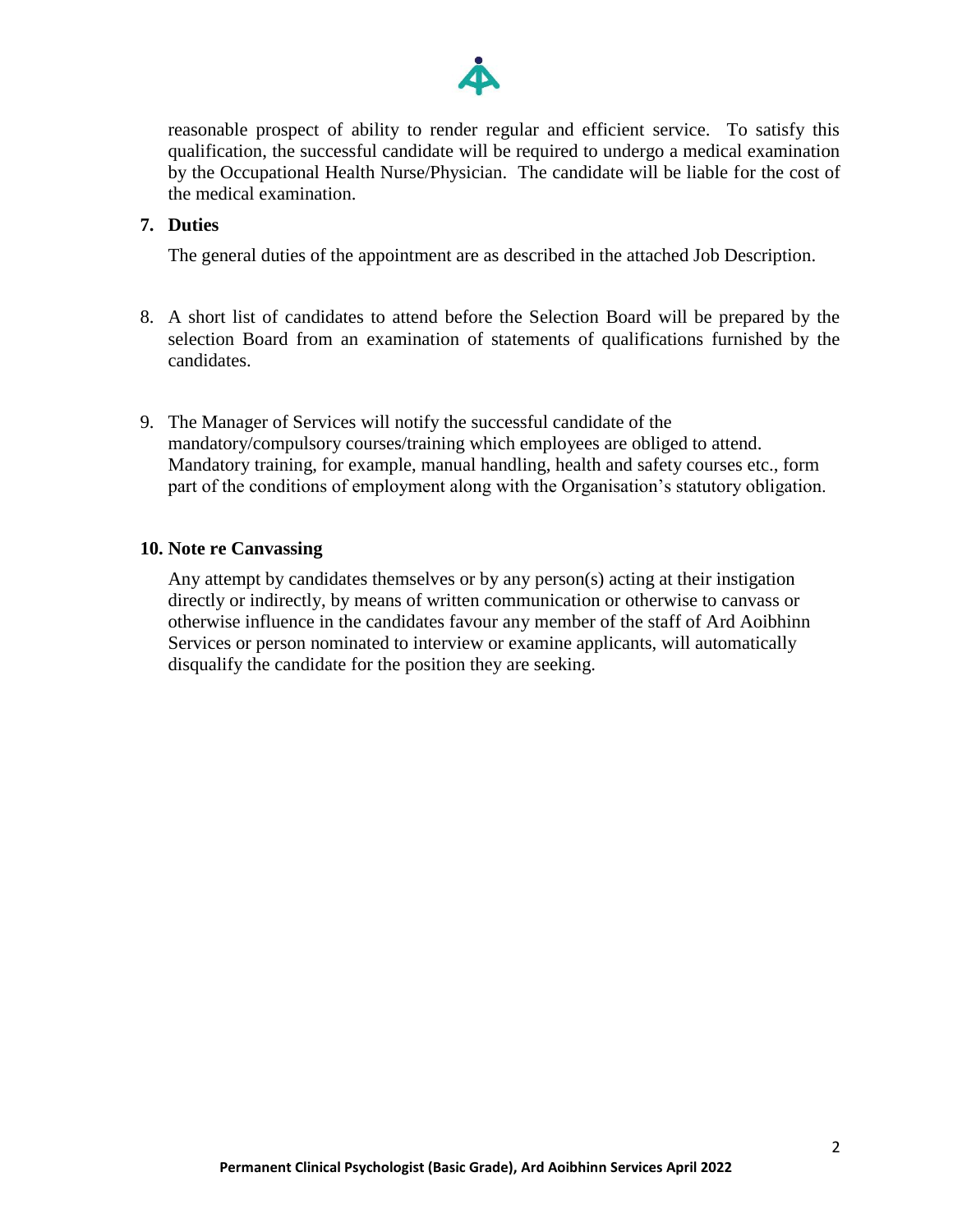

### **Ard Aoibhinn services**

#### **Wexford**

### **JOB DESCRIPTION**

| <b>JOB TITLE:</b>      | Permanent Full Time Psychologist (Basic Grade)                                               |
|------------------------|----------------------------------------------------------------------------------------------|
| <b>REPORTS TO:</b>     | <b>Manager of Services, or their Designate</b>                                               |
| <b>ACCOUNTABLE TO:</b> | <b>CEO, Manager of Services</b><br>or such other authorised person as the CEO may designate. |

#### **DUTIES**

The person appointed will lead the School leaver's multi-disciplinary support Team. Initially this will consist of the Psychologist and a Behaviour Therapist, however it is expected that this team will grow over the next number of years to include other disciplines.

### **Subject to the agreed policies and procedures of Ard aoibhinn services the person appointed shall:**

#### **Advocacy & Rights**

- 1 Respect each person who uses services as an equal citizen.
- 2 Uphold and respect the human, legal and constitutional rights of each person who uses services, recognising their individuality and equality, and empowering them to grow, thereby achieving the highest possible level of personal autonomy.
- 3 Facilitate, encourage and develop the choice and decision making skills of people who use services.
- 4 Facilitate, encourage and develop the self-advocacy skills of and opportunities for involvement in advocacy for people who use services.

#### **Clinical**

- 5 Participate in the organisation and development of psychological services for the support of School leavers in the Wexford Area
- 6 Apply appropriate psychological procedures to people who use services referred for psychological evaluation and report thereon to such people who use services, their families and the referring agents.
- 7 Design, plan, implement, monitor and evaluate therapeutic plans aimed at remedying specific difficulties and enhancing the overall development of people who use services.
- 8 Liaise with other service staff in the formulation of behaviour support plans and psychological interventions.
- 9 Attend as and when required at any of the organisations premises or premises of any organisation (private, voluntary or HSE) in Co. wexford at which organisations provide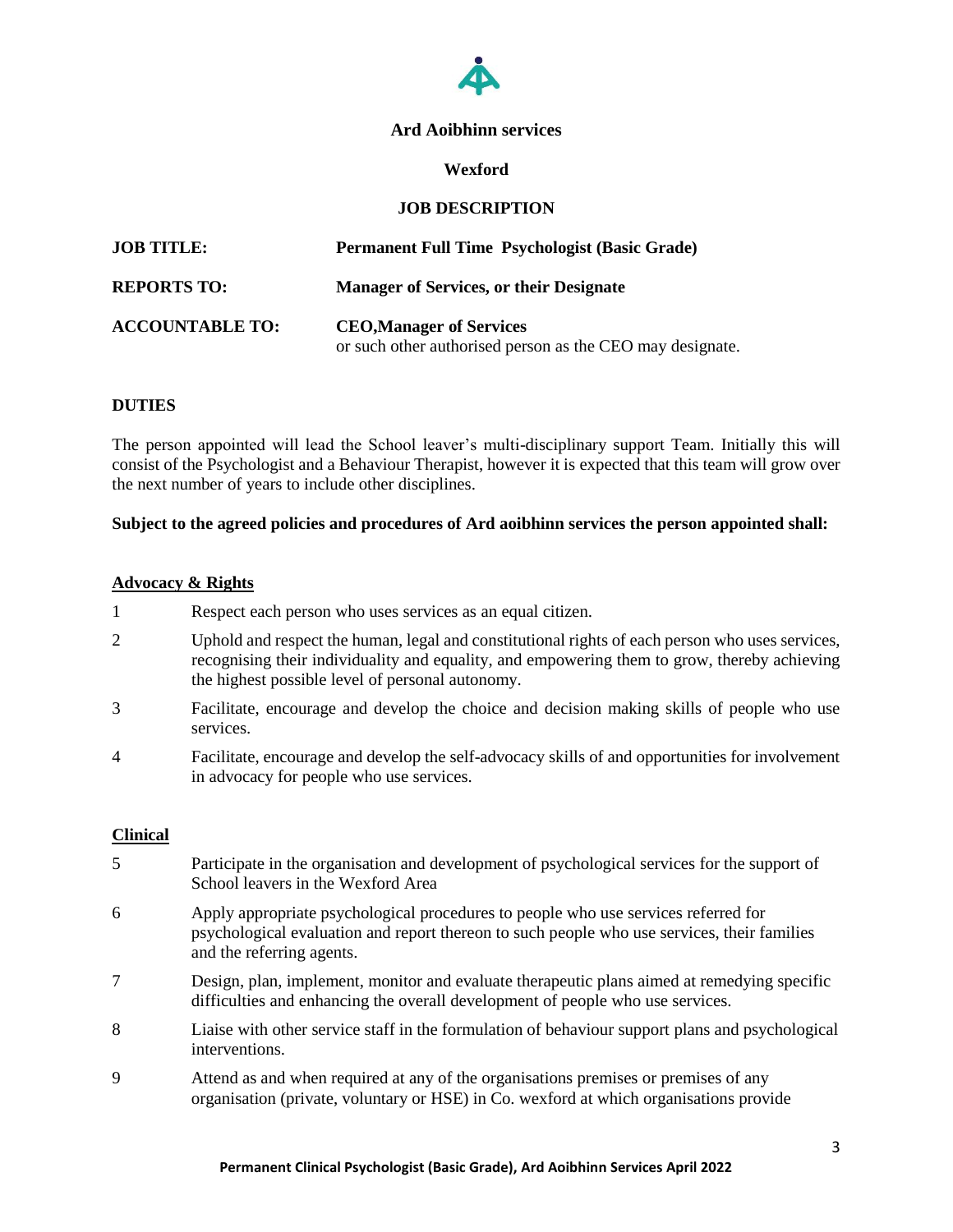

services for people with intellectual disability for the purpose of providing appropriate psychological services.

- 10 Work as part of the service team towards effective delivery of a variety of group and individual plans.
- 11 Develop different forms of intervention to deal with episodes of challenging behaviour in a preventative rather than a reactive fashion.
- 12 Assist in the assessment of challenging behaviour in different service areas.
- 13 Provide debriefing and support for staff in County Wexford following an incidence of challenging behaviour.

### **Management and Leadership:**

- 14 Participate in and contribute to the planning of psychological service developments for School Leavers with intellectual disability both organizationally and in the County.
- 15 Support and receive support from any psychologist colleague(s) assigned to the same area through regular contact and the use of peer support models.
- 16 Be familiar with and ensure that policies, procedures and codes of practice of the Services are adhered to.
- 17 Ensure that all records in relation to people who use services are up to date, correctly filed and managed as per the service's records management system.

#### **Financial**

18 Ensure that goods and services received are prudently used for purposes intended, and that all such goods and services are properly accounted for.

### **Communication**

- 19 Develop and maintain good working relationships with department staff, key workers, teachers, families, members of the multidisciplinary team, administration staff, and personnel from the Health Service Executive.
- 20 To work as an active member of the interdisciplinary teams and to seek collaboration and joint working with colleagues across disciplines for the benefit of individuals supported and their families.
- 21 Attend and participate fully in regular staff meetings where all aspects of the Department are discussed with a view to maintaining high standards.
- 22 Promote open communication among staff and good levels of staff morale.
- 23 Develop and maintain effective working relationships with:
	- People who use services and their families
	- Other members of the Department
	- Members of the multidisciplinary teams
	- All other staff involved in the provision of both residential and day services
	- Personnel from the HSE and other state agencies
- 24 Operate effectively as a member of multi-disciplinary teams to which assigned in promoting the best interests of the individuals in the relevant service areas.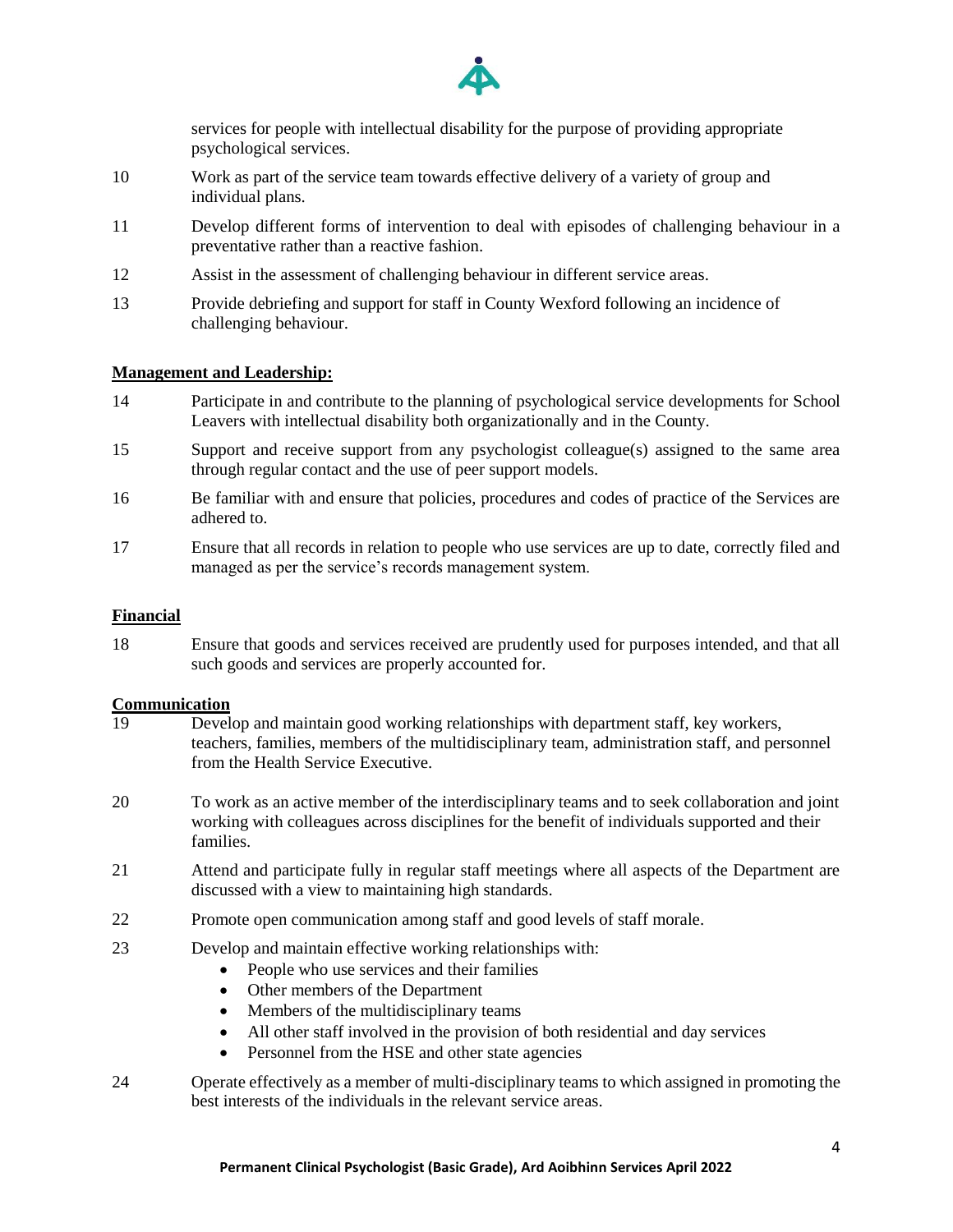

- 25 Encourage families of people who use services to develop their involvement in the ongoing development of the person.
- 26 Organise, attend and participate fully in meetings as required. Record meetings in line with agreed procedures.
- 27 Participate fully with the implementation of a team based performance management approach to achieving the goals of the Services' strategic plan.

### **Training and Development**

- 28 Be informed of current developments in services for people with intellectual disabilities e.g. Person Centred Planning, Personal Outcome Measures, Human Rights and Citizenship.
- 29 Attend and contribute appropriately at lectures, courses and meetings as required and share information and knowledge gained with colleagues.
- 30 Be responsible for identifying personal training and development needs and communicating them to the Manager of Services or Designate.
- 31 Attend mandatory training courses and achieve required standard.
- 32 Develop and deliver training programmes as per Service needs

### **Health and Safety**

- 33 Be conscious of health and safety matters in the work place and in particular to comply with employees' obligations as set out in the Safety, Health and Welfare at Work Act, 2005 and to ensure that the procedures set out in the Safety Statement are implemented at all times.
- 34 Carry out regular safety audits and fire drills.
- 35 Be conversant with existing fire regulations and emergency procedures and participate in the implementation of same. Make people who use services aware, in so far as possible, of Fire Drill procedures.
- 36 Ensure equipment is properly operated and maintained.
- 37 Report accidents/irregularities or other matters of safety concern to the Head of Department or such person as the Employing Authority may designate.
- 38 Identify risk, assess and document appropriately.

### **Flexibility**

Employees are expected to have a high level of flexibility and a willingness and ability to develop new approaches to their work. Duties and responsibilities of any post in the Services are likely to change with the ongoing needs and developments of the Services. Employees will therefore be required to carry out such other duties appropriate to their employment as may be assigned to him/her from time to time.

#### **Confidentiality**

In the course of the employment the appointee may have access to, or hear information concerning the medical or personal affairs of people who use services and/or staff, or other health service business. Such records and information are strictly confidential and unless acting on the instructions of an authorised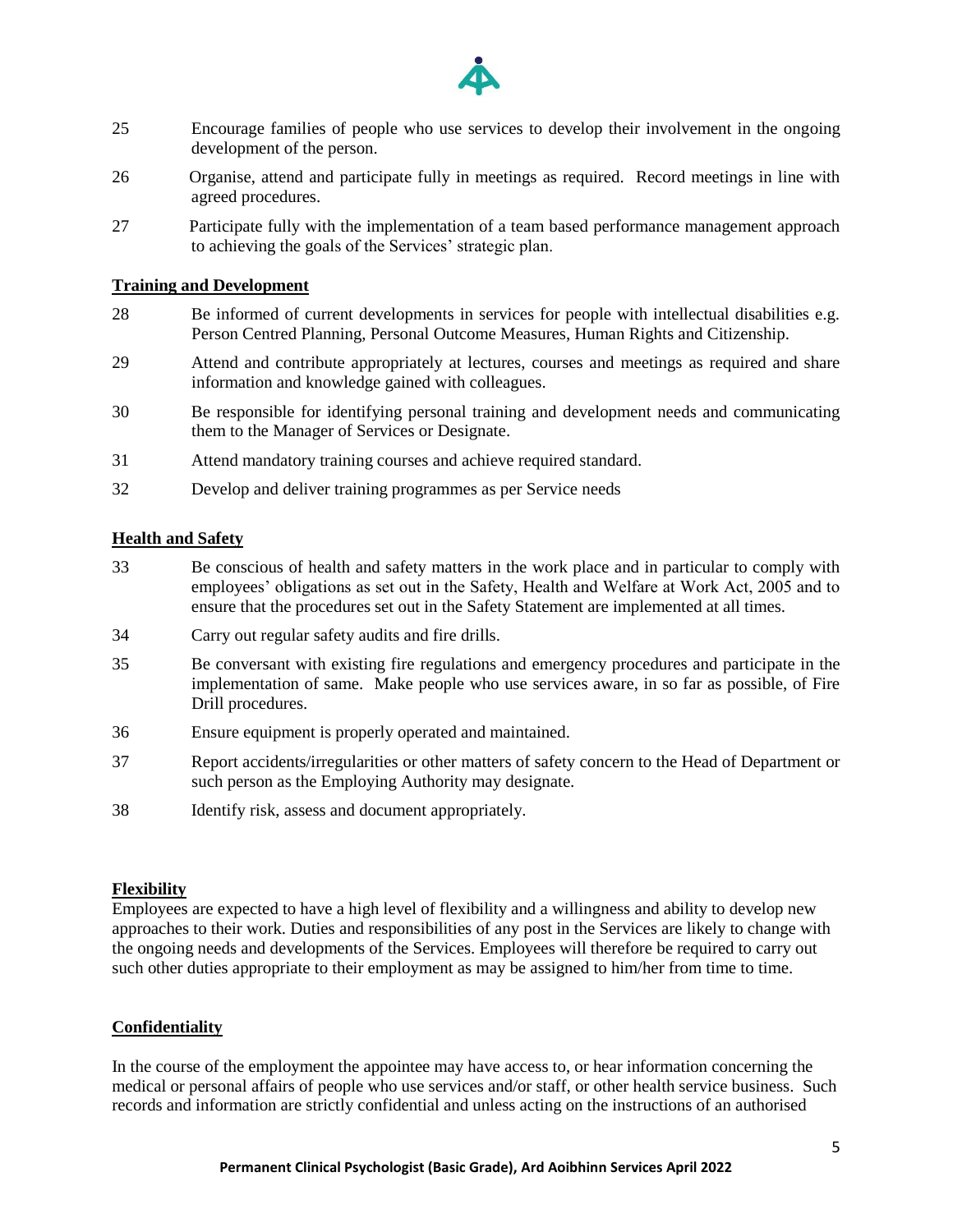

officer, on no account must information concerning people who use services, staff, or other health service business be divulged or discussed except in the performance of normal duty. In addition records must never be left in such a manner that unauthorised persons can obtain access to them and must be kept in safe custody when no longer required. The appointee is expected to maintain confidential, accurate and up to date records.

**April 2022**